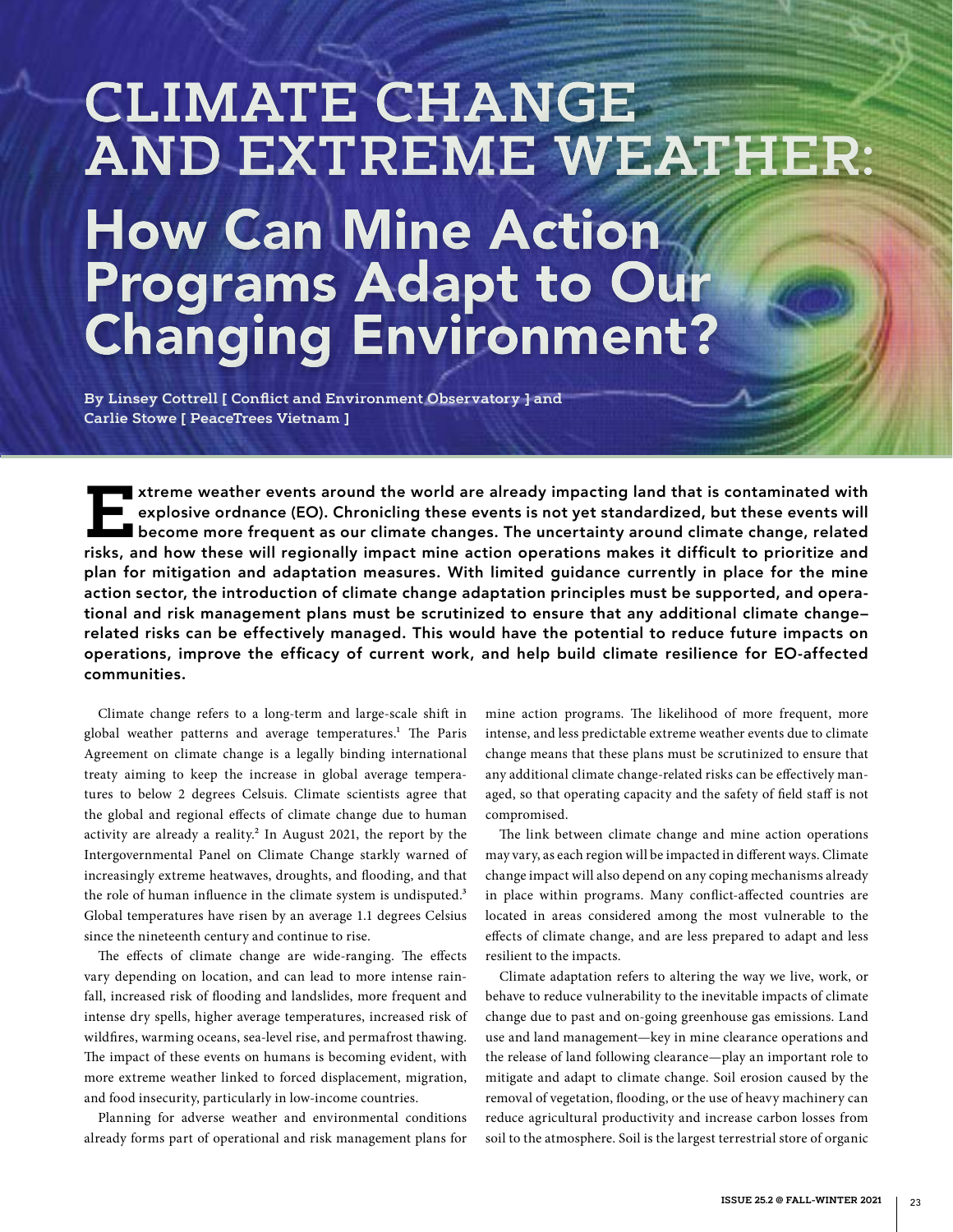carbon.4 This means that as well as maintaining good environmental practices during mine clearance operations, there must be better planning of post-clearance land use as part of humanitarian

mine action (HMA) programs. This will help ensure that land is used sustainably and support is given to communities to adopt appropriate climate adaptation and mitigation measures.

# Affected Regions and Impacts



Heavy deforestation across the Eastern Forest Complex of Afghanistan increases soil erosion and reduces soil productivity, which can be exacerbated by climate change.

*Image courtesy of Ayub Alavi.*

Extreme weather events around the world are already impacting land that is contaminated with EO. Chronicling these events is not yet standardized, but these events will become more frequent as our climate changes. The impact of severe flooding on mine action in Bosnia and Herzegovina, Croatia, and Serbia has already been well-documented.5 Climate change variables can influence EO survey and clearance activities across different regions, leading to increased risks to communities and the need to adapt operations.

Many EO-contaminated regions are also experiencing the combined effects of climate change and high rates of deforestation. Tree cover and forests provide multiple environmental and climate change mitigation benefits. For example, in the east of Afghanistan, between 50 and 80 percent of tree cover was lost between 1977 and 2002.6 In 2019, just 1.5 percent of Afghanistan was estimated as forest or woodland.7 The severity of flooding impacts in Afghanistan during 2020 has been attributed to the significant loss of tree cover.<sup>8</sup> Heavy rainfall on bare or sparsely vegetated slopes can cause flash flooding since the ground has minimal capacity to retain water runoff.

Across Angola, the full impact of climate change on EO-contaminated areas is unclear, although there are documented reports of mines being washed up with floodwater.9 Seventeen out of the eighteen provinces across Angola are contaminated or suspected as contaminated with EO, with all provinces experiencing severe flooding in recent years. Climate change projections estimate increased rainfall variability and intensity for parts of Angola, which increase the likelihood of extreme flooding events. 10, 11

Flooding or landslides causing the movement of mines can also result in complex transboundary issues. In 2021, the Lebanon army reported that floodwaters had caused mines located along the Lebanese-Syrian border to migrate into Lebanese territory.12 This makes clearance problematic due to uncertainty around location, distribution, and condition. This is in addition to political and territorial responsibility for clearance activities. Tajikistan's National Mine Action Strategy 2017- 202013 also recognizes that "[a]s a result of natural disasters, it is possible that some minefields or individual mines have moved to the territory of the Republic of Tajikistan, although, at the moment, their exact location and area are not known."

The increased risk of wildfires due to higher

temperatures and longer dry seasons will mean additional risks to communities in EO-contaminated areas and will hamper mine action programs. In Ukraine, firefighting and evacuation measures were even more challenging during the 2020 wildfires due to the presence of landmines.<sup>14</sup>

Climate change also drives the movement and resettlement of people. As communities move, this may mean that areas prioritized for survey and clearance will need to be reassessed given the increased pressures on land use. Additionally, people may be exposed to different levels of risk as they move to new areas without historical knowledge of conflict and contamination. This could require a modified approach to EO risk education (EORE). Additionally, people with no historic knowledge of conflict and contamination moving into areas may also be exposed to different levels of risk, requiring a modified approach to EORE.

The selection and use of equipment for mine clearance operations will also be affected by climate change. Mine detection dogs (MDDs) for example are unable to work in wet conditions and some detection equipment (such as pulse induction detectors) has lower performance in high humidity.

Although rare, munitions stockpile explosions are also linked to hot weather. Munitions are designed to withstand intense heat in the short term, but prolonged high temperatures and humidity can destabilize them, weaken their structural integrity, damage seals, and increase the risk of explosion. In 2018,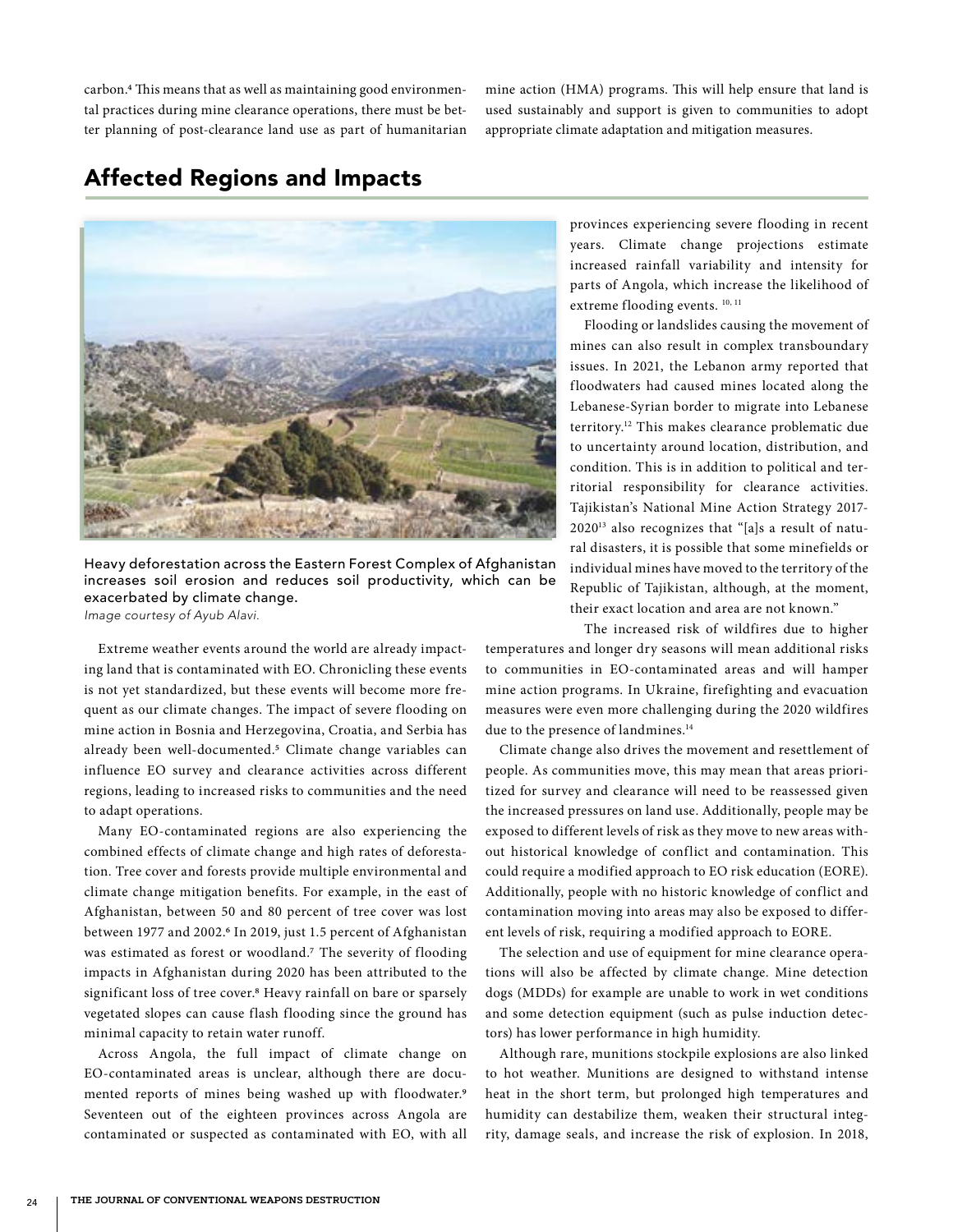

Figure 1. Graph shows an overall increase in annual maximum temperatures for Quảng Trị, 1981–2020. *Figure courtesy of Earth Map and the ERA5 European Centre For Medium-Range Weather Forecasts (ECMWF).*



Figure 2. Graph shows an overall increase in annual rainfall for Quảng Trị, 1981–2020. *Figure courtesy of Earth Map and Climate Hazards Group.*

the unplanned explosion at a munition site in Baharka, Iraqi Kurdistan, took place during scorching summer temperatures, which is not a unique event during Iraq's summer.<sup>15</sup> Storm surges and warmer sea temperatures due to climate change may also significantly increase risks to people and marine life from the legacy of marine-dumped ordnance, and will require specific assessment and management. This includes the potential risks from hazardous chemicals leaching from corroded ordnance.<sup>16</sup>

# Vietnam Case Study

# Increased Risks Due to Climate Change

Vietnam faces high disaster risk levels driven by elevated exposure to flooding (riverine, flash, and coastal), tropical storms, and storm surges.17 The country is predicted to be one of the top five countries most impacted by climate change,<sup>18</sup> presenting complex challenges to the population and the economic growth of the country. River flooding alone is estimated to impact on average 930,000 people per year in Vietnam and causes approximately

US\$2.6 billion in annual economic losses.<sup>19</sup> It is estimated that by 2030, these numbers will increase to 1,363,000 people affected and US\$6.2 billion in economic losses, respectively.<sup>20</sup> With coastline stretching the length of the country, without proper mitigation and adaptation efforts, it is estimated that 12 million people will be permanently impacted by inundation.<sup>21</sup>

The United States dropped 413,130 tons of submunitions over Vietnam between 1965 and 1973, reportedly striking 55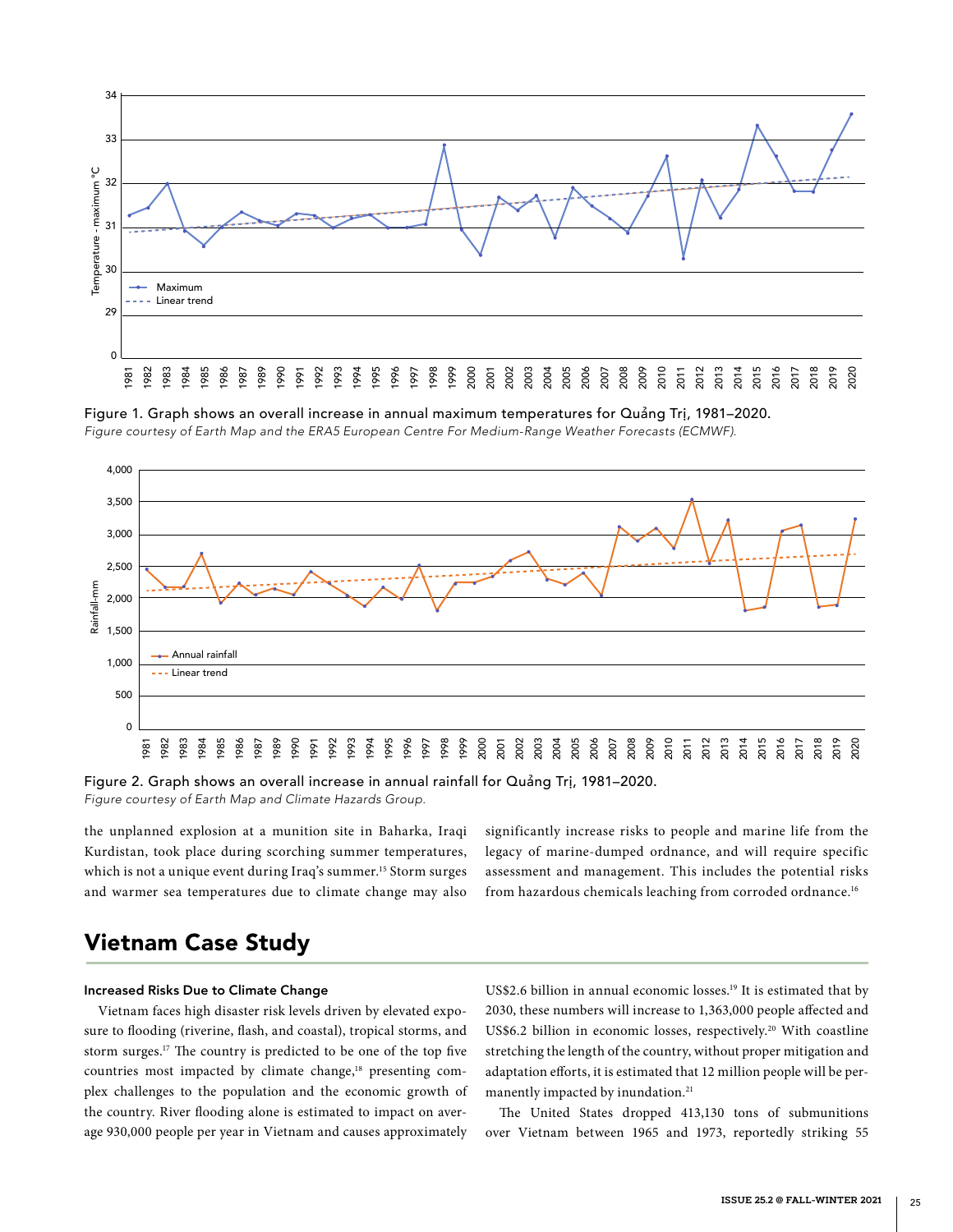PeaceTrees Vietnam removing 500 lb MK82 air-dropped bombs in Huong Hoa District, Quảng Trị, which were exposed following the October 2020 storms. *Images courtesy of PeaceTrees Vietnam.*



provinces and cities. Landmines along the border between China and Cambodia laid during conflicts in the 1970s also remain. An impact survey released by the government of Vietnam in 2018 estimated that 19 percent of Vietnam's land surface remained affected by EO.22 Quảng Trị Province is considered one of the most heavily contaminated provinces in the country. Only around 28 percent of the currently established confirmed hazardous areas (CHA) in the province have been cleared.

Currently the Provincial Military Command's explosive ordnance disposal (EOD) teams, Mines Advisory Group (MAG), Norwegian People's Aid (NPA), and PeaceTrees Vietnam (PTVN) operate in the province. The Quảng Trị Mine Action Centre (QTMAC) is responsible for the coordination of mine action activities in the province, including task prioritization: MAG focuses primarily on clearance with an additional team for survey; NPA focuses on cluster munition remnants surveys (including non-technical [NTS] and technical survey [TS]), clearance, and capacity development; and PTVN undertakes clearance operations in the province.

#### Climate Trends and Recent Incidents

Open-source data for Quảng Trị Province on maximum annual temperatures and annual rainfall indicate overall increases over the last four decades (see Figures 1 and 2). Quảng Trị Province is mountainous and heavily reliant upon agriculture. The province is already experiencing the impacts of climate change through unpredictable precipitation patterns, higher maximum temperatures, and increasingly disastrous typhoon seasons. In October and November 2020, eleven provinces in central Vietnam, including Quảng Trị, were hit by a series of tropical monsoons, depressions, and other uncharacteristically adverse weather patterns directly impacting an estimated 1.5 million people, and causing an estimated US\$1.3 billion of damage in the six worst hit provinces.<sup>23</sup> These storms, reported to have been the worst in over a century, forced 15,372 households in Quảng Trị to evacuate.

Mine action operations in the province were also impacted, with both NPA and PTVN reporting having to pause field operations for up to four weeks, as well as having staff directly impacted by the flooding and landslides, further delaying their ability to return to work.

Phạm Hoàng Hà, country director of PTVN, reported that the storms continue to have a lasting impact on operations. In the immediate aftermath of the storm, PTVN was tasked with responding to ten large air-dropped bombs (including six MK82 500 lb and one MK83 1000 lb bombs), exposed as a result of the flooding and landslides. NPA was also tasked to respond to a MK82 500 lb bomb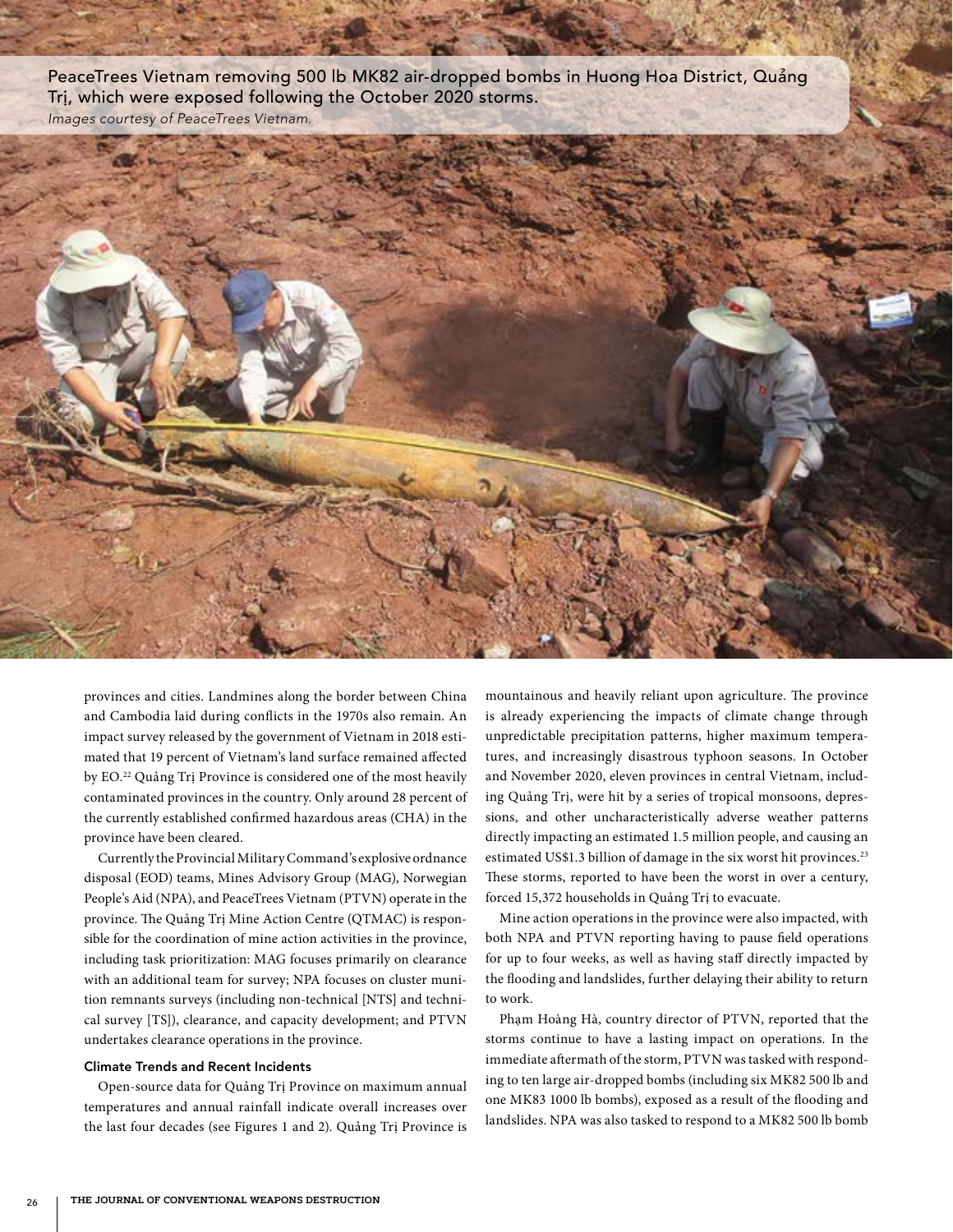

that was exposed by the flooding. In some cases, flooding and the washing away of topsoil can also have an operational impact on EO clearance. Kimberley McCosker, project manager for NPA Vietnam, explained that it can expose items otherwise well below the national clearance depth and therefore beyond what would routinely be searched. However, the risk of displaced EO contaminating additional areas of land remains, although there is no evidence that this has yet taken place in the province.

## Plans for the Future

Both PTVN and NPA have begun to consider how mine action operators can tackle the challenges posed to operations by climate change. PTVN already works closely with communities to support their socioeconomic development needs and capacities after land clearance has been conducted. Recently, PTVN conducted land clearance for well projects in communities that are experiencing water shortages in the central highlands of Quảng Trị Province. NPA has dedicated an Environmental Protection Officer for their program in Vietnam and will be collecting environmental data as part of their community liaison (CL) and NTS process. Additionally, NPA is exploring how environmental and climate change education can be incorporated into their EORE programs.

#### Mine Action Standards, Strategies, and Guidance

International Mine Action Standards (IMAS) are intended to guide development of national mine action standards (NMAS) and standard operating procedures. Although they partially incorporate the need to consider weather and risks from other natural hazards,<sup>24</sup> there is currently no specific reference to the increased risks due to climate change and how this should be addressed.

IMAS 07.13 (Environmental Management),<sup>25</sup> IMAS 07.14 (Risk Management),<sup>26</sup> and IMAS 08.10 (Non-Technical Survey)<sup>27</sup> could potentially be updated to include guidance on the assessment and management of climate change impacts. IMAS 07.13 primarily addresses the mine action sector's responsibility to prevent and mitigate possible adverse impacts on the environment caused by field operations. However, IMAS 07.13 does not yet consider how environmental hazards—due to climate change—will impact mine action operations or what measures should be considered to reduce the effects of climate change on vulnerable communities once land has been cleared and released.

IMAS 07.14 is designed to ensure the effective management and reduction of risks relating to mine action operations, critically requiring risk management systems to adapt quickly to changing internal and external circumstances. Early accounting for climate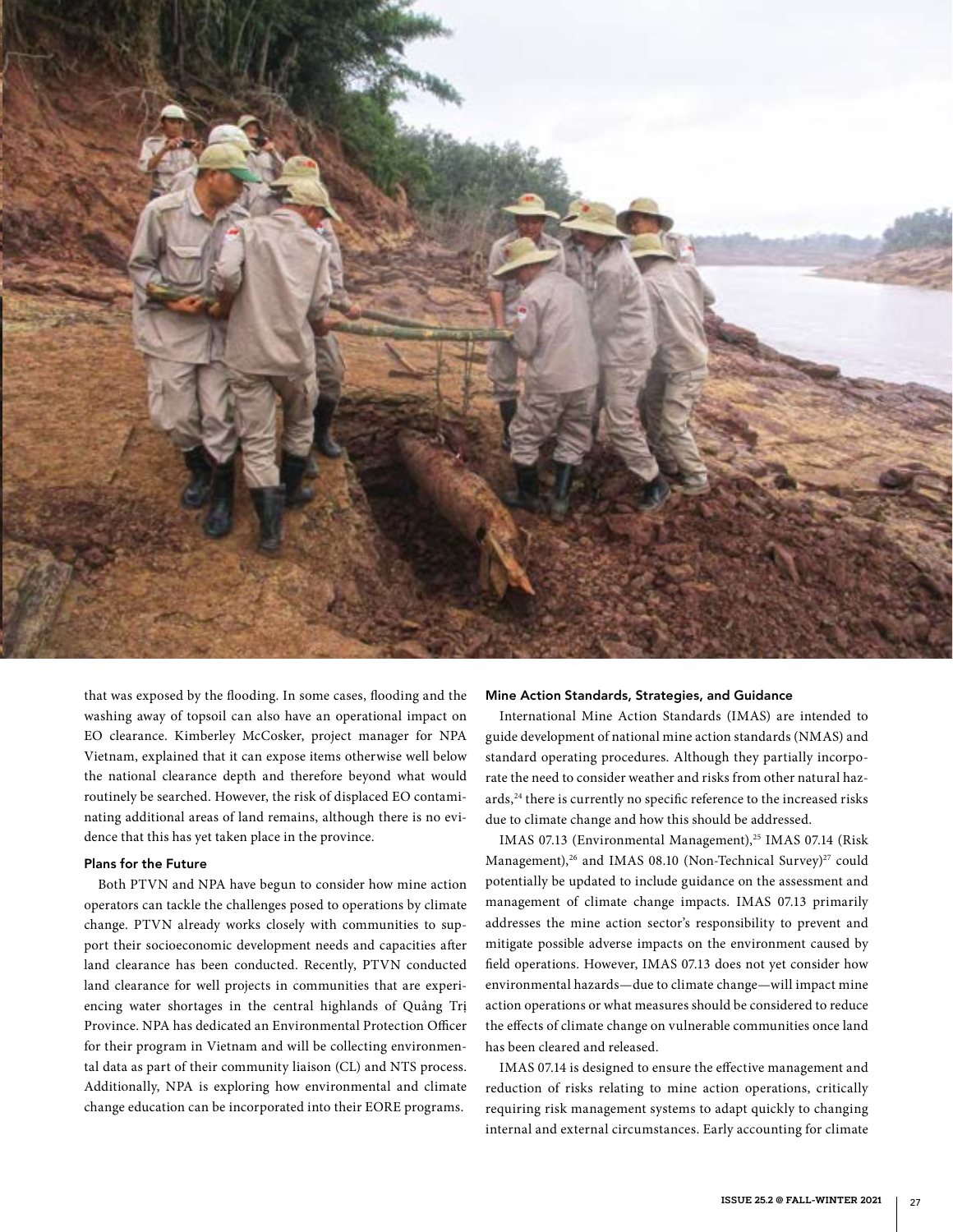change risks would help mine action organizations to better allocate resources and prioritize operations, thereby avoiding other incurred costs or the duplication of work. Residual risk management practices and plans should also consider the implications of future climate change–related hazards, the impact this might have for the recontamination of previously cleared land, and the risk of exacerbating climate change impacts due to the intended future use of land once it has been released.

IMAS 08.10 sets out guidance for NTS and the collection of data on the physical environment, which is relevant for supporting prioritization planning and developing work plans. As a minimum, NTS should collect information on previous adverse weather events and environmental hazards as reported by local communities, environmental NGOs, or local authorities to improve prioritization strategies and preparedness measures.

While IMAS and technical guidance are important for steering best practices for mine action organizations, national mine action authorities (NMAA) or mine action operators can act by reviewing and updating current practices and operating procedures. Incorporating climate change-related hazards and risk management into national mine action strategies and NMAS should be a priority. Since there is no central database of national strategies or NMAS, it is difficult to determine the current gaps. However, steps are being taken by some.



Figure 3. Mapping of CHAs and satellite-detected surface water following the October 2020 storms across Quảng Trị Province. *Figure courtesy of Sentinel-1 image, 29 October 2020, 05:43 local time, UNITAR and PTVN.*

The development of a NMAS on environmental management in Cambodia, in accordance with their National Mine Action Strategy 2018–2025,28 highlights operational challenges and unpredictability due to climate change. Challenges are also described in the National Mine Action Strategic Plan 2016-2020 for Afghanistan, including the effects from melting snow on steep slopes, flooding, and landslides.29 Vietnam is also developing a new NMAS, which is set to include consideration of climate change-related risks in TS operations.

# Predicting And Planning for Change

## Dealing With Uncertainty

The uncertainty around climate change-related risks and how these will regionally impact mine action operations makes it difficult to prioritize and plan for mitigation measures. This uncertainty presents key challenges for HMA organizations, including how to measure the vulnerability of operating systems, levels of exposure, and costs associated with risk management strategies.<sup>30</sup> Achieving efficient and effective climate change risk management requires all stakeholders to have an understanding of the multiplicity of uncertainties presented and for these uncertainties to be fully considered.<sup>31</sup>

In many countries, detailed climate modelling is absent or incomplete. Due to the complexities of weather patterns, reasonable climate change projections and potential hazards are often difficult to predict. Data on historical weather patterns and improved awareness of local climate trends could support planning, but this may be challenging for international organizations working in varied contexts. Collecting this data during NTS could be a simplified, first step to address this problem. This would help identify current exposure and vulnerability but not necessarily future exposure.

Further, participatory approaches to the prioritization of land clearance could address some uncertainty on climate changerelated hazards and risks, by engaging with local communities especially those most marginalized (including women, children, and people with disabilities)—local authorities, partners, and organizations working on climate and disaster preparedness.

### Mapping Vulnerable Areas

Using existing data on climate change–related hazards and their relationship with mine action programs is an important tool to raise awareness across affected communities and the mine action sector. An example of a simple measure is given in Figure 3, where open-source satellite data and detected surface water following the tropical storms across Quàng Trị Province has been overlaid onto maps showing CHAs for EO. Although this gives just a snapshot in time, Figure 3 shows where flood water has impacted CHAs. Combined with elevation data and an understanding of where surface water has and will flow, it could alert communities to potential risks, as well as inform programming and work plan decisions.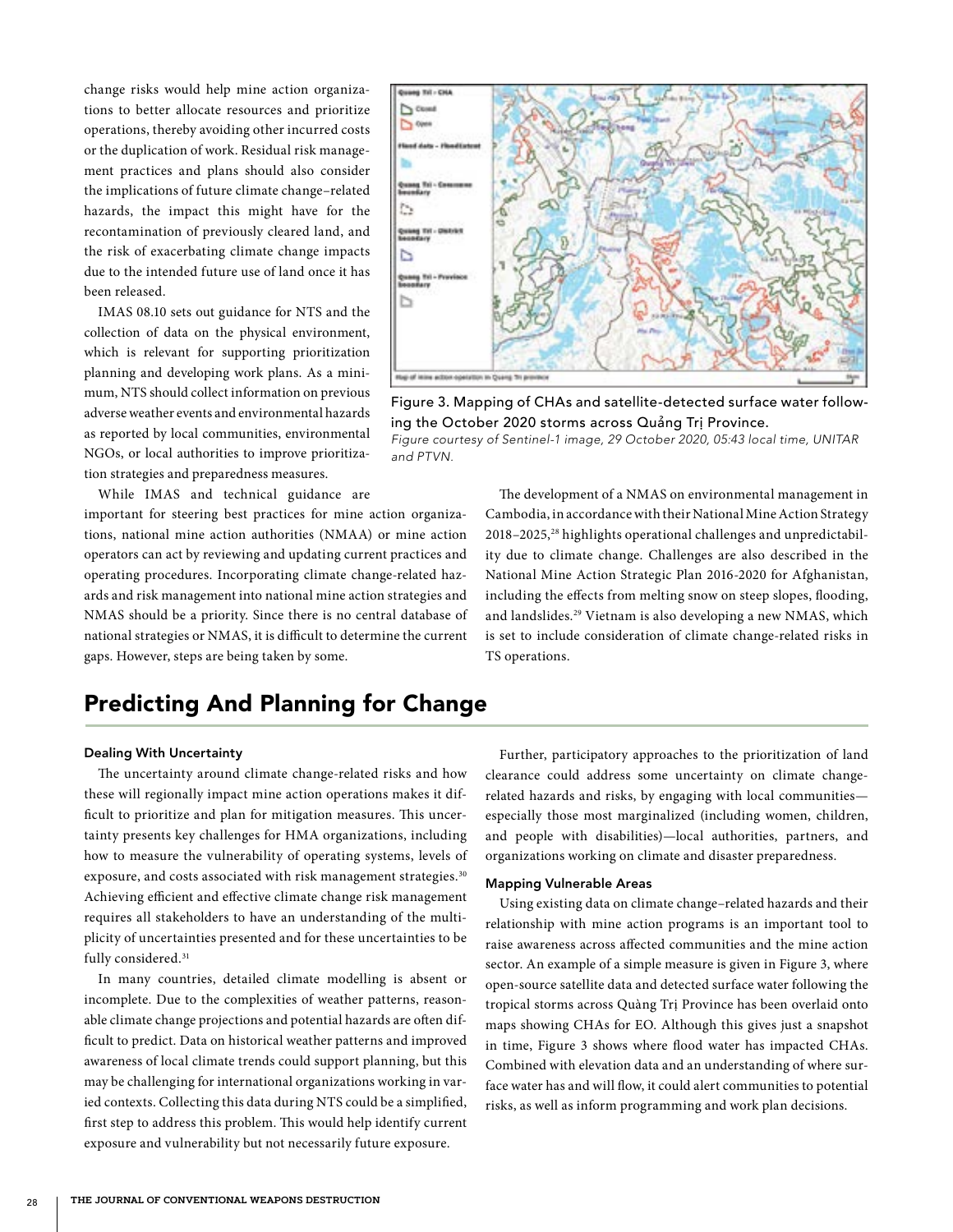

Tree cover loss and gain % Tree cover 2000



Figure 4. Map showing deforestation since 2000 within Quảng Trị Province.

*Figure courtesy of Earth Map/Hansen et al, Science 2013.*

## Environmental Data Sources

Open-source environmental data can also inform climate change adaptation planning. Earth Map was developed by Google and the UN Food and Agriculture Organization (FAO), and launched in 2020.32 Earth Map gives free access to a wide range of climate and environmental data—including rainfall, temperature, elevation, slope gradients, vegetation cover, deforestation, and changes in surface water occurrence—which can be used to build an understanding of the local and regional environmental conditions. Data on deforestation (see Figure 4) is valuable to understand both the potential risks to mine action operations—e.g., increased surface water runoff and the increased risk of slope failures and landslides—and the importance of aligning post-clearance land use with sustainable practices.

## Lessons From Disaster Risk Reduction and Climate Change Adaptation Planning

Climate change adaptation and disaster risk reduction mainstreaming has been slowly incorporated into the development sector since the 1990s. Both the United Nations Development Programme (UNDP) and the United Nations Environment Programme (UNEP) support knowledge-sharing platforms on climate change adaptation, including the Global Adaptation Network (GAN), which serves to link organizations around the world.<sup>33</sup> Climate change adaptation is cross-disciplinary, and the mine action sector will need to engage with regional organizations and authorities undertaking climate vulnerability assessments and climate scenario planning. The NDC Partnership website also hosts a platform to search country level climate progress and information on the focal point for in-country engagement.<sup>34</sup> Engagement is important to ensure that the mine action sector can build resilience.

ThinkHazard! is another web-based tool that was developed to support non-specialists in considering the impacts of natural disasters on projects.<sup>35</sup> ThinkHazard only provides high-level guidance for a region but gives a general overview of potential hazards, highlighting how these may change in the future as a result of climate change. The Red

Cross Red Crescent Climate Centre also provides guidance on simple climate change adaptation actions and has produced climate factsheets for some countries, detailing regional climate change projections.36

With limited guidance currently in place for the mine action sector, the introduction of climate change adaptation principles must be supported. This would have the potential to reduce future impacts on operations, improve the efficacy of current work, and help build climate resilience for communities.

# Conclusions and Recommended Next Steps

Incorporating climate change–related risk assessments into existing prioritization strategies is key. This would require the coordination of NMAA with country-level adaptation planning by local governments and initial evaluations of whether CHAs or suspected hazardous areas (SHAs) containing EO are within climate vulnerable areas. This includes areas prone to fluvial or surface-water flooding, areas close to slopes susceptible to collapse, or where there have been high rates of deforestation. These

areas may need to be prioritized for clearance, if they are deemed at risk to the unpredictable effects of climate change. Delaying clearance introduces the risk that these areas may be more difficult and costly to clear in the future and presents additional hazards to the local community. Alternatively, prioritization of an area may be needed to facilitate the implementation of a climate adaptation scheme (e.g., catchment management or flood alleviation) considered of high benefit to the community.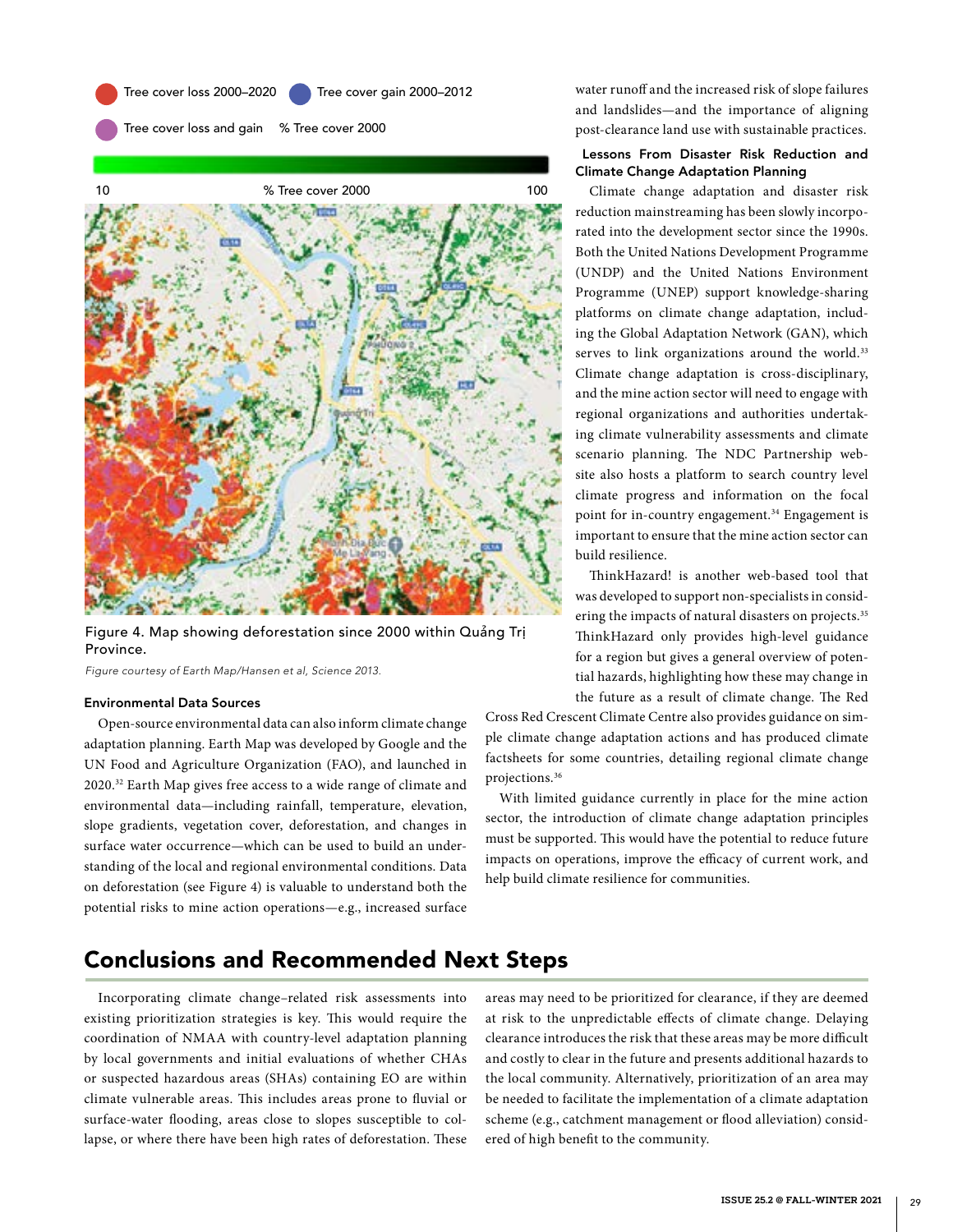#### Awareness Raising

No sector is immune to the effects of climate change. Awareness raising is needed to inform mine action operators, mine action authorities, donors, and affected communities on the relationship between EO and climate change risks. This is especially important for traditional HMA donors. Awareness must be raised about the benefit of funding HMA, which aligns with climate adaptation measures designed to support local communities as part of postclearance land use.

#### Good Practice Guidance

As well as incorporating climate change and risk management into national mine action strategies, development of a new IMAS specifically to address climate change risks and adaptation planning is recommended, with cross reference to other relevant IMAS (such as 07.13, 07.14, 08.10, 08.20). A new IMAS should include guidance on the identification of current and future climate vulnerabilities assessment of climate risks, identification of adaptation options, implementation, and monitoring and review.

#### Climate Data, Climate Projections, and Early-Warning Systems

Historic climate data and knowledge of regional climate trends can be a first step in better understanding the current climate change risks. As well as collaborating with regional authorities, information on climate change risks should be collected and evaluated as early as possible, with community engagement on climate change forming part of the NTS and CL process. In some cases, it may be necessary to monitor severe weather events and develop an early warning system where increased risks to local communities are possible.

# Collaboration and Strengthening Community Resilience to Climate Change

Aligning HMA with community-led climate change adaptation initiatives on land cleared of EO will provide multiple benefits and help to support more sustainable livelihoods. Without an aligned approach, there is a risk of further degradation of already marginal land. From the onset, early partnerships between HMA, environmental authorities, and local climate adaptation organizations are recommended to facilitate an improved approach.

Even before the COVID-19 pandemic, the estimated shortfall in HMA funding was US\$1 billion—only 0.4 percent of overseas aid is allocated to mine action. This shortfall will likely increase with further budgetary pressures on donors. This means that comprehensive approaches to HMA have even greater importance, where donors can foresee multiple benefits such as linking HMA with climate adaptation for local communities.

#### As McCosker from NPA noted

**"It comes down to a question of priorities, in terms of whether we look at the immediate threat, which is people being unable to farm or use their land because of the continuing impact of explosive ordnance. Or, do we look at the longer-term threat where they might not be able to use their land in the way that they want to because of climate change impacts? "**

Ultimately, as McCosker also noted, a balance between the shortand longer-term objectives is needed. This must be clearly communicated to donors and support must be afforded by the mine action sector and local stakeholders. Due to the intimate relationship with the environment and HMA's goal to support local communities, there is an opportunity to achieve both and to ensure communities can adapt to future and current climate change challenges.  $\blacksquare$ *See endnotes page 70*

# *Acknowledgements*

*The authors are grateful for the input and comments provided by Phạm Hoàng Hà, Country Director of PTVN; Kimberley McCosker, Project Manager for NPA Vietnam; and Bui Doan Bach, Environment Protection Officer for NPA Vietnam.*



**Linsey Cottrell**  Environmental Policy Officer Conflict and Environment Observatory

Linsey Cottrell is the Environmental Policy Officer at the UK-based charity Conflict and Environment Observatory (CEOBS). Cottrell is a Chartered Environmentalist and registered in the UK as a Specialist in Land

Condition. She is also a trustee for the Institution of Environmental Sciences. Before joining CEOBS in 2019, she worked in the environmental consultancy sector on contaminated land and environmental risk assessment.



**Carlie Stowe** Project Manager PeaceTrees Vietnam

Carlie Stowe is the Project Manager and Environmental Policy lead for PeaceTrees Vietnam. Stowe is also a research assistant for the climate change adaptation and resilience team at the London School of Economics and

Political Science (LSE) Grantham Research Institute. She holds a master's from LSE in International Development and Humanitarian Emergencies and has worked in the mine action sector since 2018.